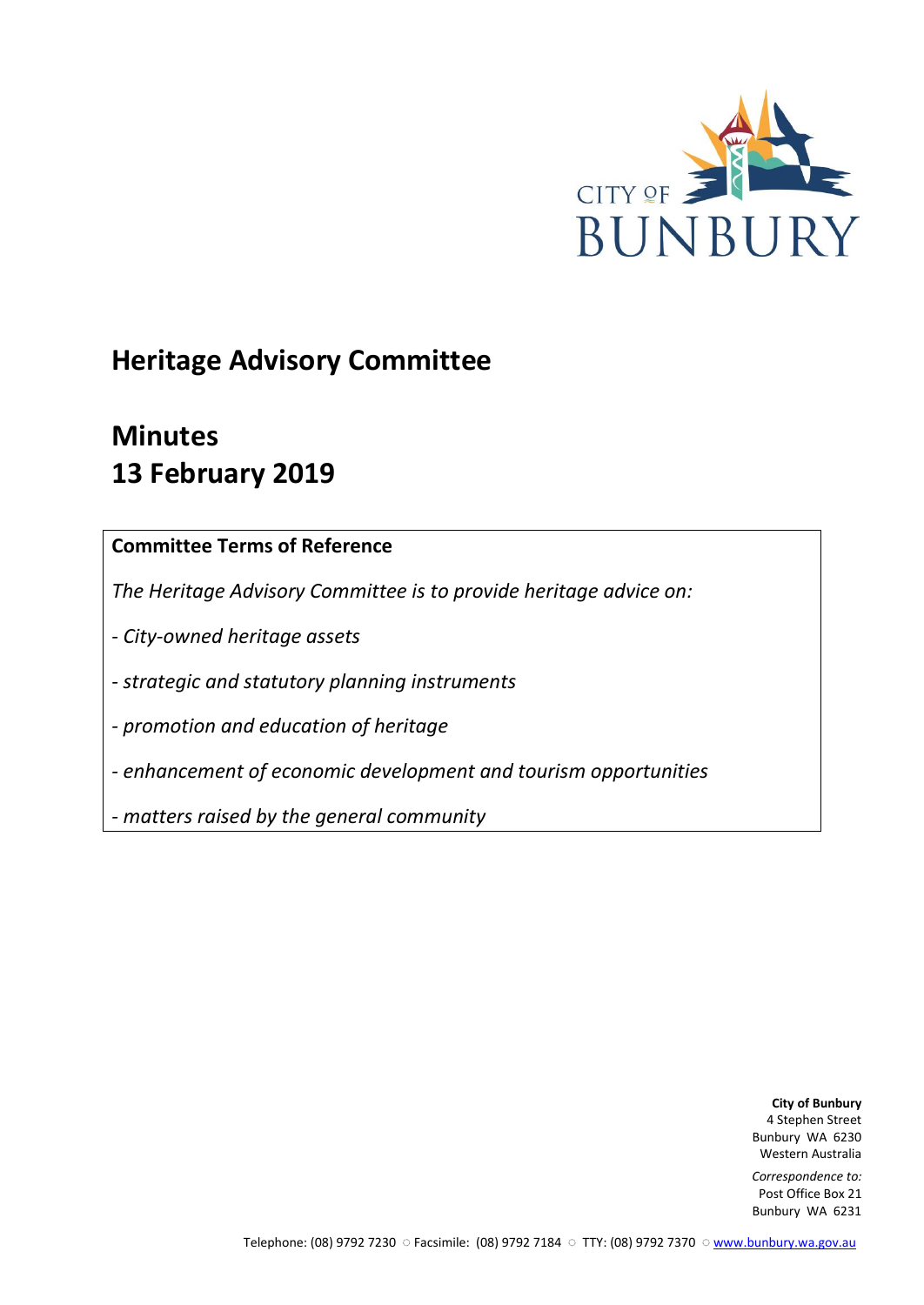

# **Heritage Advisory Committee**

# **Minutes**

**13 February 2019**

Members of the public to note that recommendations made by this committee are not final and will be subject to adoption (or otherwise) at a future meeting of the Bunbury City Council.

*Committee Members:*

| <b>Member Name</b>   | <b>Representing</b> |
|----------------------|---------------------|
| Cr Brendan Kelly     | City of Bunbury     |
| Cr Tresslyn Smith    | City of Bunbury     |
| Mrs Del Ambrosius    | Community           |
| Mr Bernhard Bischoff | Community           |
| Mr Morris Johnston   | Community           |
| Mr Kent Lyon         | Community           |
| Mr Raymond Parks     | Community           |
| Mr Peter Suckling    | Community           |

#### *Support Staff:*

| <b>Name</b>    | <b>Title</b>                          |
|----------------|---------------------------------------|
| Ms Lacey Brown | Strategic Planning Officer (Heritage) |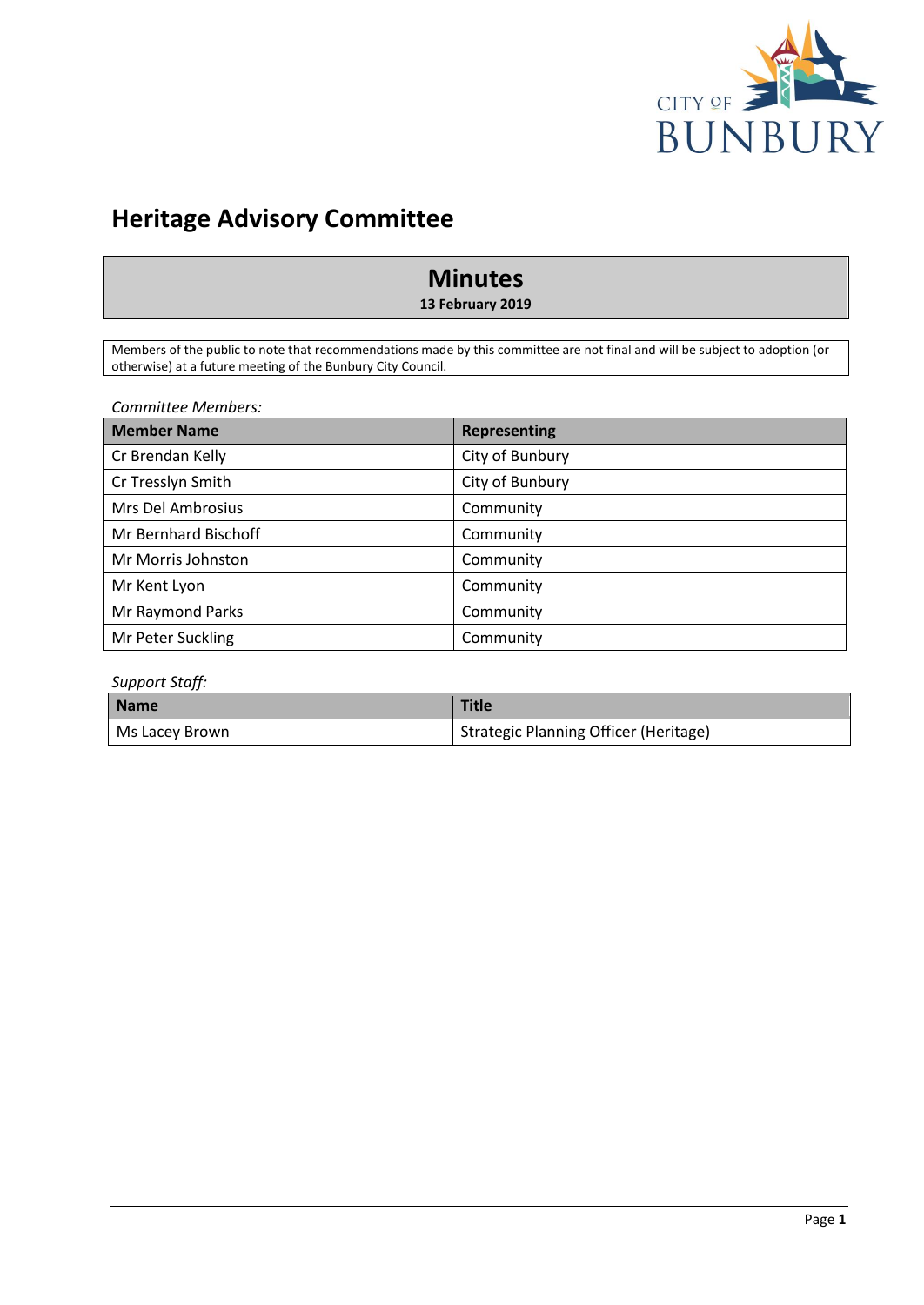### **Table of Contents**

| Item No |      | Subject | Page No |
|---------|------|---------|---------|
| 1.      |      |         |         |
| 2.      |      |         |         |
| 3.      |      |         |         |
| 4.      |      |         |         |
|         | 4.1  |         |         |
|         | 4.2  |         |         |
| 5.      |      |         |         |
| 6.      |      |         |         |
| 7.      |      |         |         |
| 8.      |      |         |         |
|         | 8.1  |         |         |
|         | 8.2  |         |         |
|         | 8.3  |         |         |
| 9.      |      |         |         |
| 10.     |      |         |         |
|         | 10.1 |         |         |
|         | 10.2 |         |         |
| 11.     |      |         |         |
|         |      |         |         |
|         | 12.1 |         |         |
|         | 12.2 |         |         |
|         |      |         |         |
| 14.     |      |         |         |
|         |      |         |         |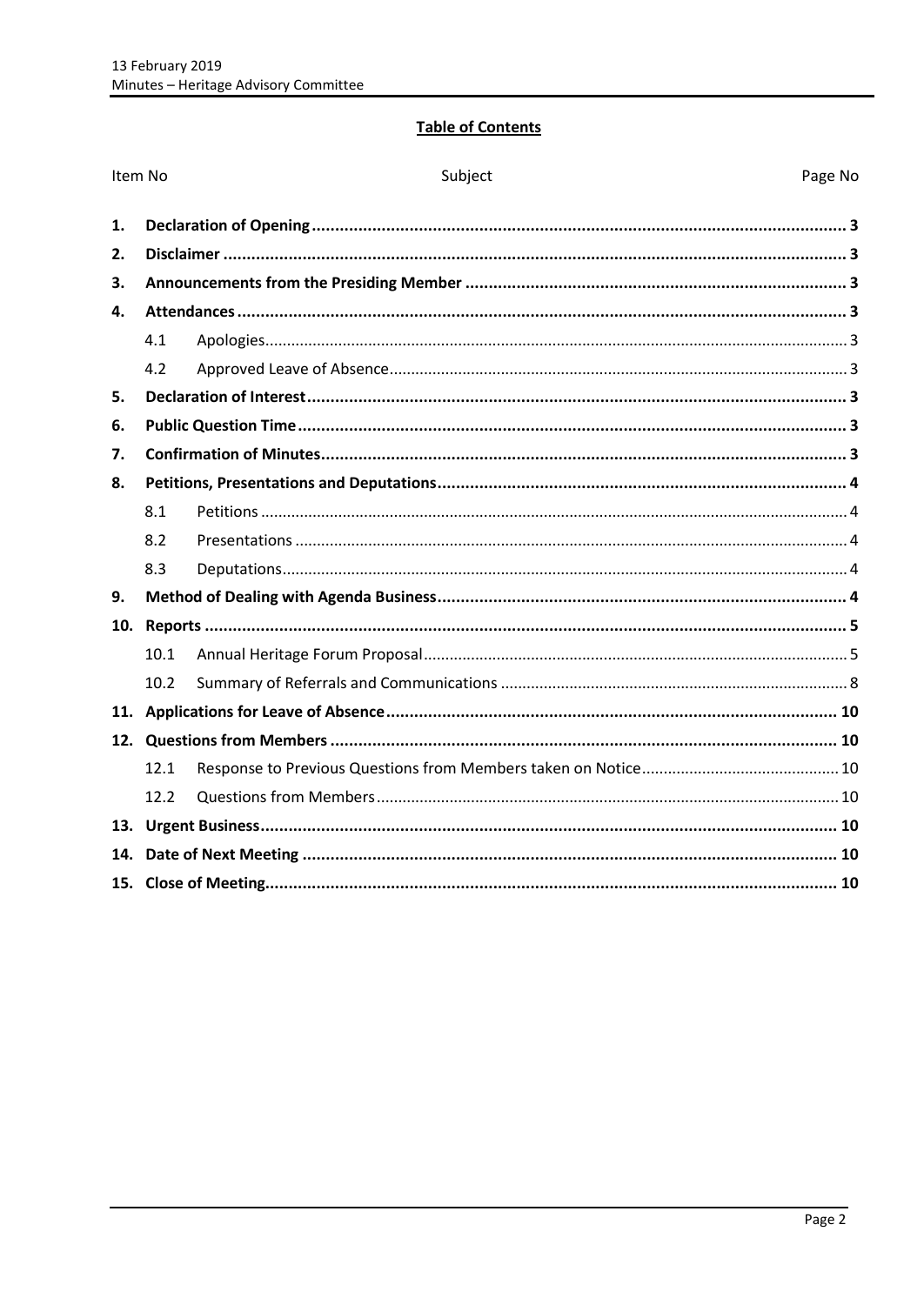### <span id="page-3-0"></span>**1. Declaration of Opening**

The presiding member declared the meeting open at 4.00pm.

#### <span id="page-3-1"></span>**2. Disclaimer**

Not applicable to this committee.

#### <span id="page-3-2"></span>**3. Announcements from the Presiding Member**

Nil

### <span id="page-3-4"></span><span id="page-3-3"></span>**4. Attendances**

#### **4.1 Apologies**

Kent Lyon

#### <span id="page-3-5"></span>**4.2 Approved Leave of Absence**

Nil

#### <span id="page-3-6"></span>**5. Declaration of Interest**

IMPORTANT: Committee members to complete a "Disclosure of Interest" form for each item on the agenda in which they wish to disclose a financial/proximity/impartiality interest. They should give the form to the Presiding Member before the meeting commences. After the meeting, the form is to be forwarded to the Administration Services Section for inclusion in the Corporate Financial Disclosures Register.

Mr Suckling declared a financial interest in Item 10.4 (4)Silos; 10.4(11) #5 Charles Street

#### <span id="page-3-7"></span>**6. Public Question Time**

Not applicable

#### <span id="page-3-8"></span>**7. Confirmation of Minutes**

**Committee Decision: Moved: Mr Suckling Seconded: Mr Parks**

The minutes of the Heritage Advisory Committee Meeting held on 12 December 2018, are confirmed as a true and accurate record.

#### **CARRIED UNANIMOUSLY**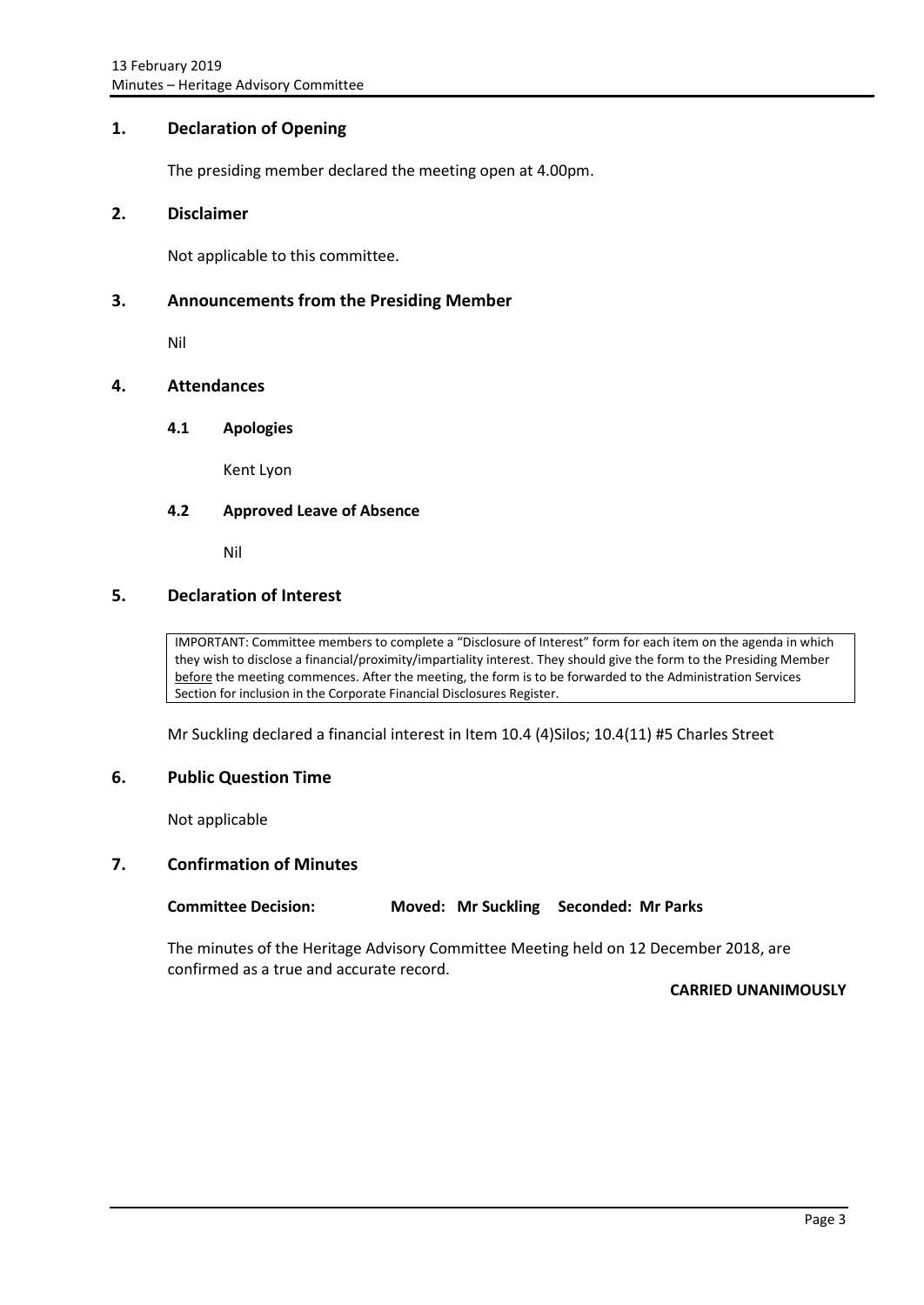# <span id="page-4-1"></span><span id="page-4-0"></span>**8. Petitions, Presentations and Deputations**

**8.1 Petitions**

Nil

<span id="page-4-2"></span>**8.2 Presentations**

Nil

<span id="page-4-3"></span>**8.3 Deputations**

Nil

# <span id="page-4-4"></span>**9. Method of Dealing with Agenda Business**

Items were discussed and voted on in the order they appeared on the agenda.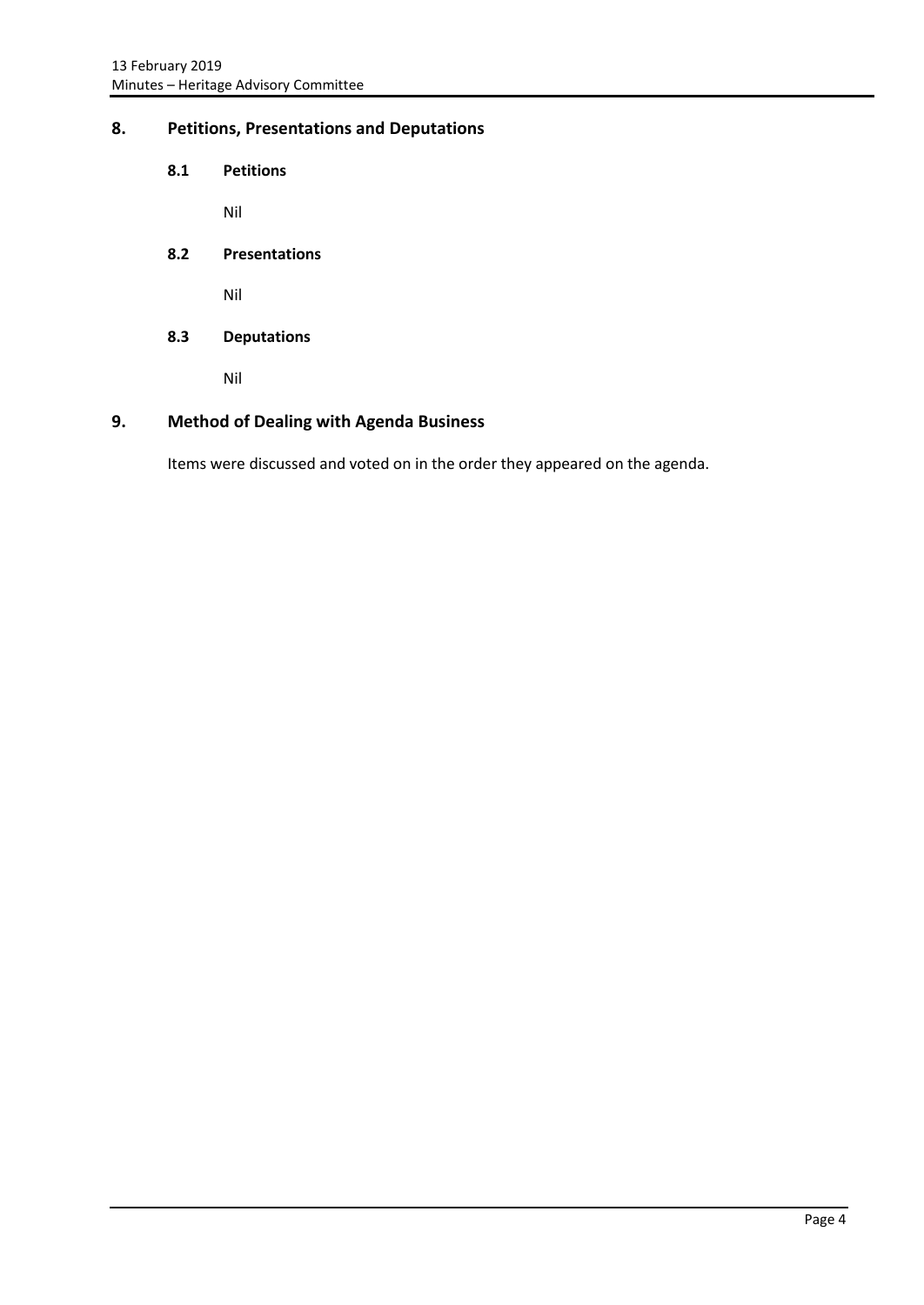#### <span id="page-5-0"></span>**10. Reports**

#### <span id="page-5-1"></span>**10.1 Annual Heritage Forum Proposal**

| File Ref:                   | A03335                                                           |  |                             |
|-----------------------------|------------------------------------------------------------------|--|-----------------------------|
| <b>Applicant/Proponent:</b> | Heritage Advisory Committee                                      |  |                             |
| <b>Responsible Officer:</b> | Lacey Brown, Strategic Planning Officer (Heritage)               |  |                             |
| <b>Responsible Manager:</b> | Thor Farnworth, Manager Sustainability, Planning and Development |  |                             |
| Executive:                  | Gary Barbour, Director Planning and Development Services         |  |                             |
| <b>Authority/Discretion</b> | ⊠<br>Advocacy                                                    |  | Review                      |
|                             | Executive/Strategic                                              |  | Quasi-Judicial              |
|                             | Legislative                                                      |  | <b>Information Purposes</b> |
|                             |                                                                  |  |                             |
| <b>Attachments:</b>         | Nil                                                              |  |                             |

#### **Summary**

The purpose of this report is to provide a scope for the Heritage Advisory Committee to recommend approval to Council for an annual Heritage Forum.

#### **Executive Recommendation**

That the Heritage Advisory Committee recommend Council:

- 1. Request the CEO implement an annual Heritage Forum as scoped; and
- 2. Allocate a recurring annual budget of \$1000 towards the implementation of the forum.

#### **Strategic Relevance**

| Theme 1:      | Our community and culture                                                                                                                           |
|---------------|-----------------------------------------------------------------------------------------------------------------------------------------------------|
| Goal:         | A safe, healthy and cohesive community, with a rich cultural life, and supportive<br>social environment.                                            |
| Objective 1.4 | Arts, culture, heritage and events that enrich our understanding and enjoyment<br>of life, celebrate our identity and bring the community together. |

#### **Background**

The City of Bunbury is one of the custodians of a diverse heritage. There are culturally significant aboriginal sites, cultural heritage stories and places, natural and cultivated landscapes and historic buildings. In particular, the City is responsible for identifying and protecting heritage so that current and future generations can enjoy rich and diverse cultural environment and gain an understanding of what came before them. Critical to the future of Bunbury, like all successful regional centres, is being locally distinctive through celebrating its cultural heritage, which reinforces peoples' feelings of longevity and continuity. The City of Bunbury is committed to the development and delivery of a range of innovative initiatives aimed at engaging and providing support to the community of Bunbury. This includes communication and education programs and projects that address issues identified by the community as being important in the ongoing development and understanding of heritage in Bunbury.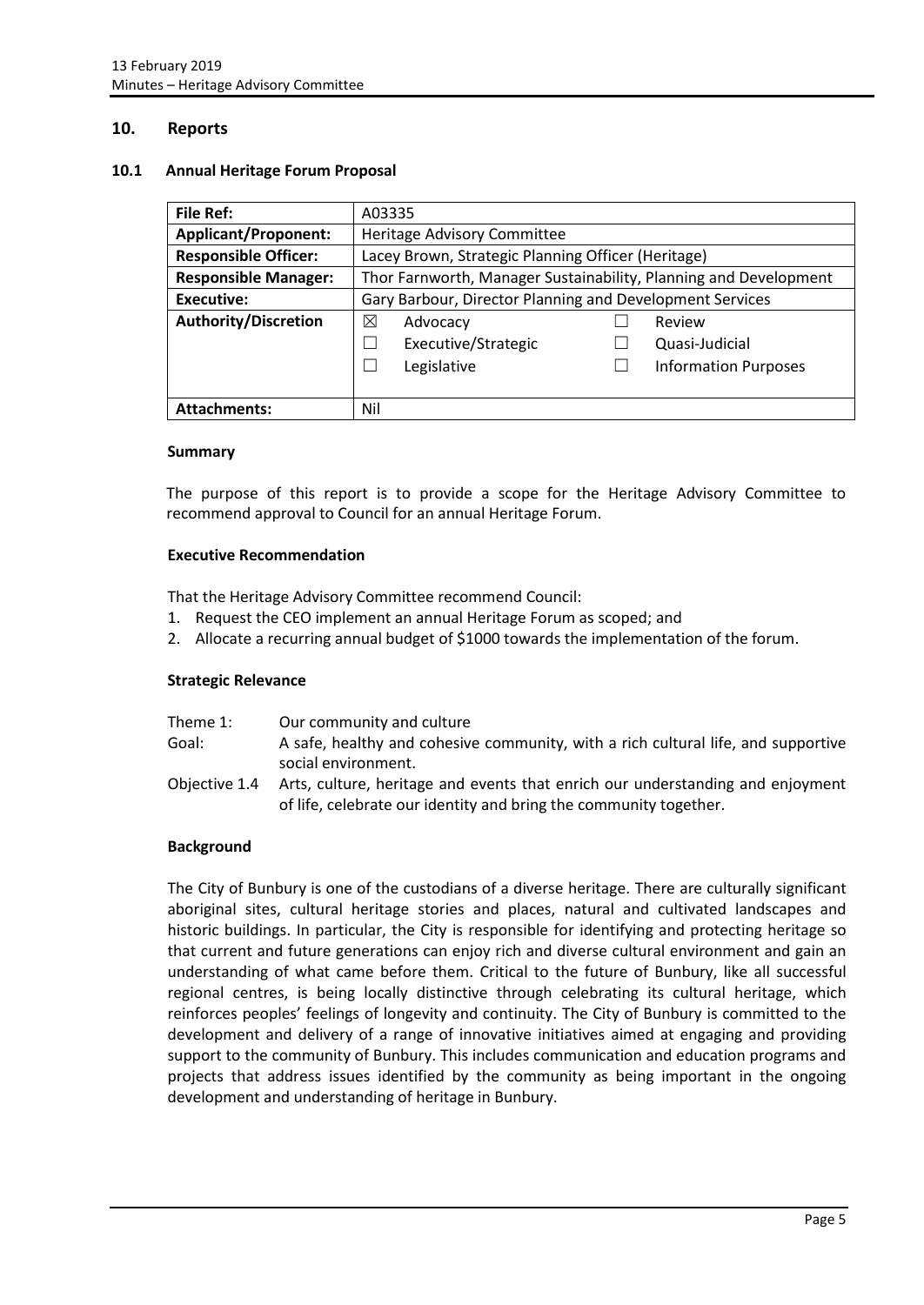The City of Bunbury hosted an Historians' Forum to bring together local scholars, historians and those with an interest in Bunbury's heritage. The program delivered presentations, as well as panel discussions. The forum was held on 9 August 2018 and was hosted at the Bunbury Museum and Heritage Centre. Invitations to history and heritage stakeholders were sent and approximately 30 people attended the event. This was the first time that the City hosted the event and the response was that it provided a platform for learning, discussion and networking for the various historian groups and individuals in the community.

An outcome at Ordinary Council Meeting of 27 November 2018, on the recommendation of the Heritage Advisory Committee, was that Council requested the Chief Executive Officer investigate the possibility of a biannual Historians' Forum at the Bunbury Museum and Heritage Centre and report back to the Heritage Advisory Committee by the end of the first quarter of 2019.

#### **Officer Comments**

Each year events are held across Australia at historic buildings, landmarks, shipwrecks and sacred sites as part of the Australian Heritage Festival. The festival brings together communities to recognise and celebrate heritage and culture through ceremony, song and dance, performance art, art in various media and artefacts, talks on books and stories and guided tours of towns, places and spaces.

The Australian Heritage Festival brings to life all chapters of Australian culture and history, telling the stories of diverse and distinctive experiences that make up our communities. The National Trust of Australia is the national convenor and coordinator of the Australian Heritage Festival working in partnership and with funding of the Australian Government. In 2018, the Australian Heritage Festival:

- provided Australians with a selection of 1,253 events celebrating cultural, natural and built heritage nationally;
- attracted 441,000 visitors to events across the nation;
- digitally engaged 80,958 people with stories about heritage and culture over four weeks.

In line with the Heritage Festival, Bunbury events could range from exhibitions, walking tours, films, expert talks and panel discussions, workshops, guided tours of historical sites, ceremonies and demonstrations. The focus being on introducing new, enriching ways to engage with our heritage. This year, the Bunbury Museum and Heritage Centre will be conducting an event, "Drinking in Culture", where a talk will be presented at the Museum on the history of the old hotels of Bunbury past and present. Following the talk visitors will be given a guided tour and a trail map in order to visit these beautiful Victorian venues. This event is back by popular demand.

It is recommended that the City add to the events in the Heritage Festival with the addition of a Heritage Forum, rather than a Historian's Forum, to appeal to the wider Bunbury community and provide an opportunity for the community to share knowledge and participate in discussion on a range of heritage related topics. One forum per year, in line with the Australian Heritage Festival could be accommodated without being onerous on existing resources and finances.

| Coordinator | <b>Strategic Planning Officer (Heritage)</b>                                   |
|-------------|--------------------------------------------------------------------------------|
| Frequency   | Annual                                                                         |
| Duration    | Half dav                                                                       |
| Timing      | During the Australian Heritage Festival from 2020, and at a date determined by |

Details of the Heritage Forum are scoped below: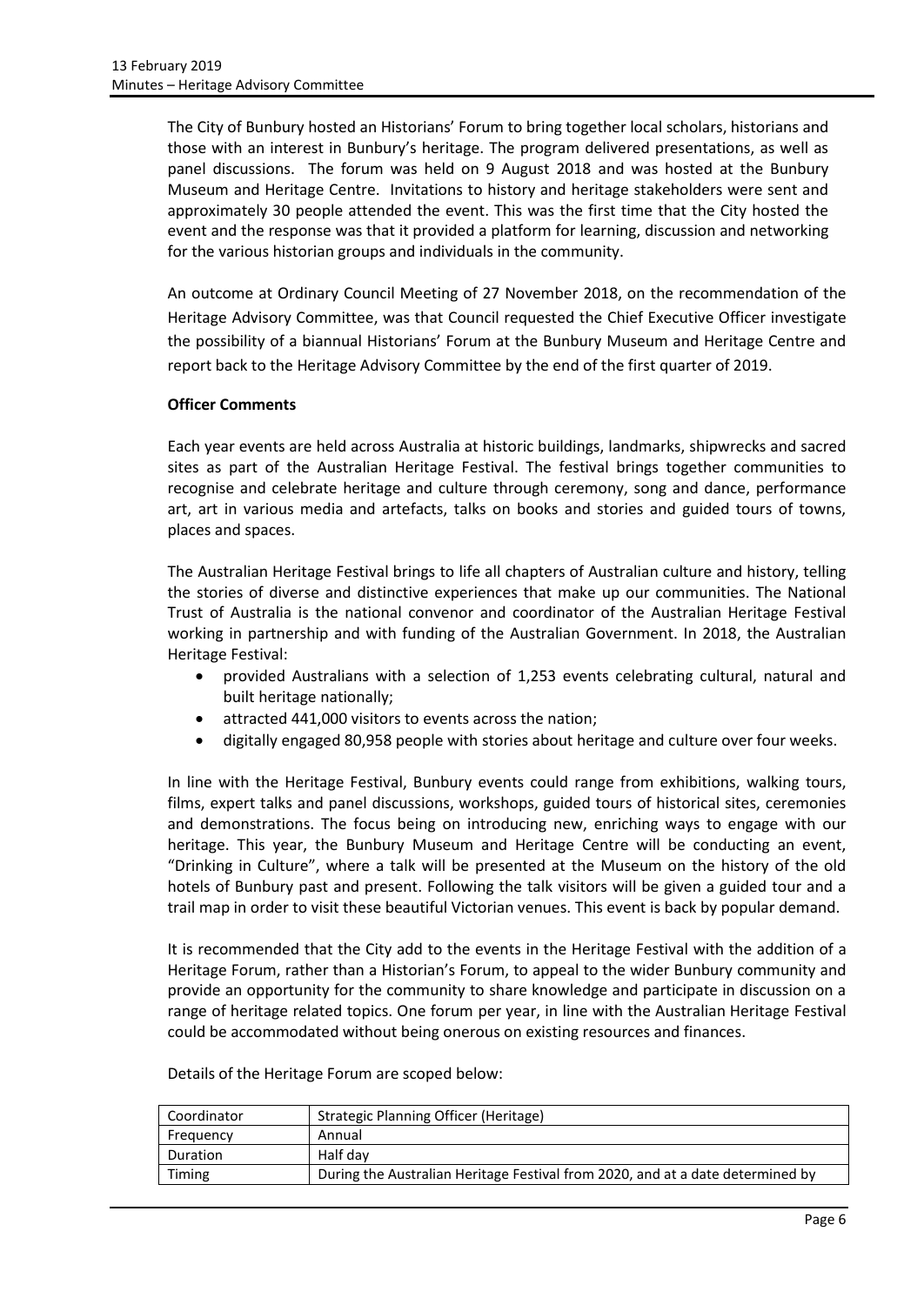|               | the Council/HAC for 2019                                                       |
|---------------|--------------------------------------------------------------------------------|
| Venue         | Bunbury Museum and Heritage Centre or as relevant                              |
| <b>Themes</b> | Linked to the Australian Heritage Festival                                     |
| Speakers      | Invite individuals and organisations to present based on the theme             |
| Flyer         | Liaise with Marketing and Communications to design and promote a flyer for the |
|               | event                                                                          |
| Catering      | Light refreshments, tea and coffee                                             |
| Setup event   | Chairs/tables/screens and tea/coffee station                                   |
| Evaluate      | Evaluate event and report on outcomes                                          |

#### **Analysis of Financial and Budget Implications**

There is currently no budget assigned. A \$1000 budget would assist with catering and printing and the reimbursement of keynote speakers.

#### **Community Consultation**

Community members were consulted through the Heritage Advisory Committee and all agreed that the implementation of a forum was important in celebrating and retaining Bunbury's heritage. There was positive feedback from the individuals and organisations that participated in the historians' forum which included:

- Heritage Advisory Committee Members
- Local historians
- The Bunbury Historical Society
- The Bunbury Oral History Group

#### **Councillor/Officer Consultation**

Councillor members were consulted through the Heritage Advisory Committee. The proposal was discussed with the Chair of the Heritage Advisory Committee and the Curator of the Bunbury Museum and Heritage Centre, and the consensus was that, where relevant, the forum should be hosted at the Bunbury Museum and Heritage Centre and that this event would add to the variety of Bunbury events being held during the Heritage Festival.

#### **Outcome of Meeting**

Discussion on whether the forum could be conducted during the Heritage Festival for 2019 but it was raised that the forum and funding needed to be approved by Council and that this would not allow sufficient time to organise the event. All agreed that adding Bunbury based events to the National Heritage Festival was a positive move and was necessary for the local heritage profile.

The recommendation was moved by Mr Suckling and seconded by Mr Johnson and was carried unanimously.

#### **Committee Decision: Moved: Mr Suckling Seconded: Mr Johnson**

**That the Heritage Advisory Committee recommend Council:**

- **1. Request the CEO implement an annual Heritage Forum as scoped; and**
- **2. Allocate a recurring annual budget of \$1000 towards the implementation of the forum.**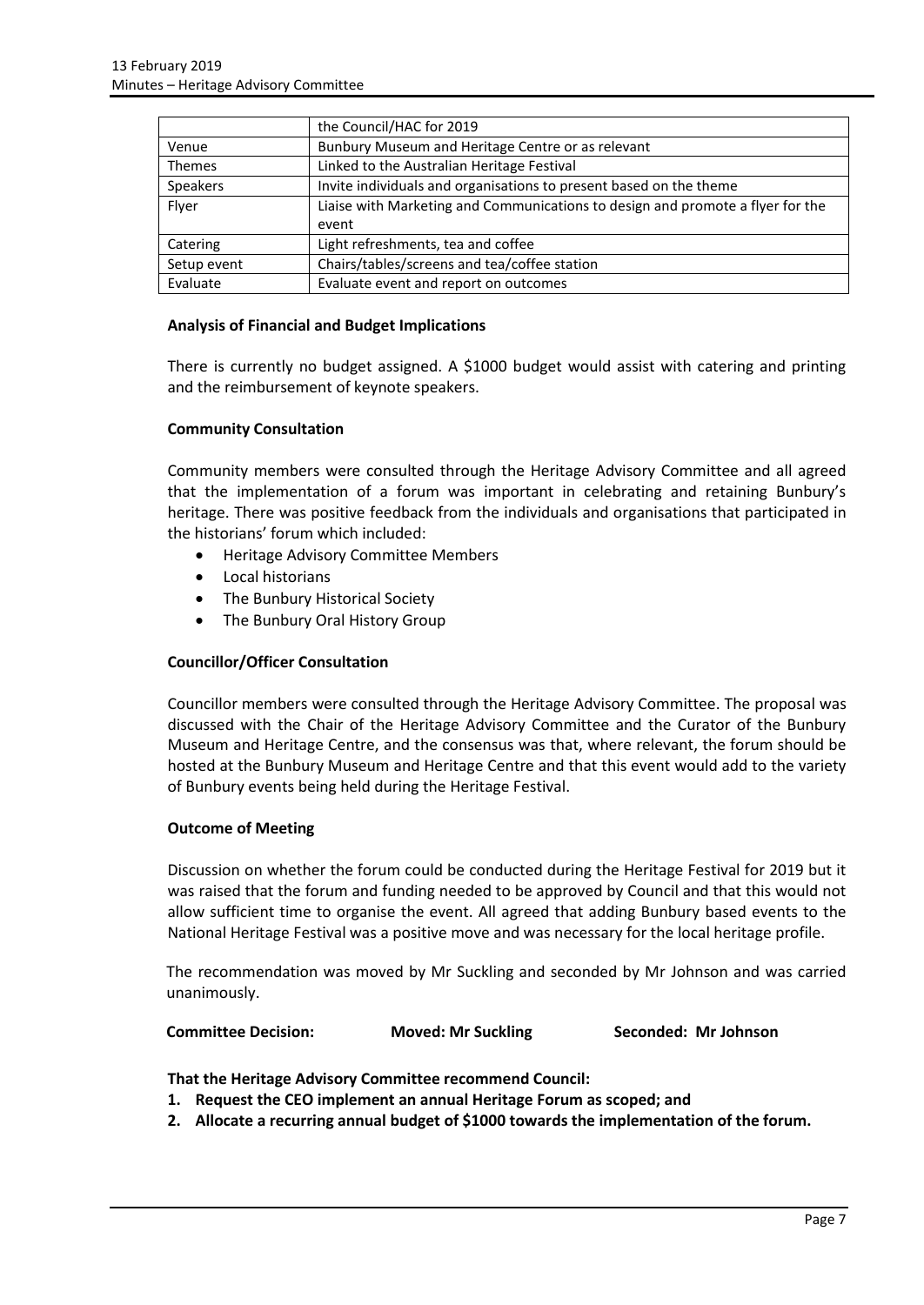#### <span id="page-8-0"></span>**10.2 Summary of Referrals and Communications**

| <b>File Ref:</b>            | A03335                                                           |   |                             |
|-----------------------------|------------------------------------------------------------------|---|-----------------------------|
| <b>Applicant/Proponent:</b> | Heritage Advisory Committee                                      |   |                             |
| <b>Responsible Officer:</b> | Lacey Brown, Strategic Planning Officer (Heritage)               |   |                             |
| <b>Responsible Manager:</b> | Thor Farnworth, Manager Sustainability, Planning and Development |   |                             |
| Executive:                  | Gary Barbour, Director Planning and Development Services         |   |                             |
| <b>Authority/Discretion</b> | Advocacy                                                         |   | Review                      |
|                             | Executive/Strategic                                              |   | Quasi-Judicial              |
|                             | Legislative                                                      | Χ | <b>Information Purposes</b> |
|                             |                                                                  |   |                             |
| <b>Attachments:</b>         | Nil                                                              |   |                             |

#### **Summary**

The Heritage Advisor and Strategic Planning Officer (Heritage) have provided details to the Heritage Advisory Committee on recent development application referrals, discussions and events since the last Committee meeting.

#### **Executive Recommendation**

That the Heritage Advisory Committee note the summary of referrals and communications as detailed in the Officer Comments.

#### **Strategic Relevance**

| Theme 1:      | Our community and culture                                                                                                                           |
|---------------|-----------------------------------------------------------------------------------------------------------------------------------------------------|
| Goal:         | A safe, healthy and cohesive community, with a rich cultural life, and supportive                                                                   |
|               | social environment.                                                                                                                                 |
| Objective 1.4 | Arts, culture, heritage and events that enrich our understanding and enjoyment<br>of life, celebrate our identity and bring the community together. |

#### **Background**

The Heritage Advisory Committee (HAC) is advised of recent development applications, decisions, policy, enquiries and/or events to assist in the awareness and promotion of heritage development and education in Bunbury. This provides a transparent approach for the wider community and is consistent with the terms of reference for the HAC.

#### **Legislative Compliance**

The following statutory planning instruments of the State Planning Framework and Local Planning Framework are applicable to the assessment of development applications and heritage advice:

- *The Burra Charter*
- *Heritage of Western Australia Act 1990*
- *Planning and Development Act 2005*
- *Planning and Development (Local Planning Schemes) Regulations 2015*
- Relevant Local Planning Policies for Heritage
- State Planning Policy 3.5 Historic Heritage Conservation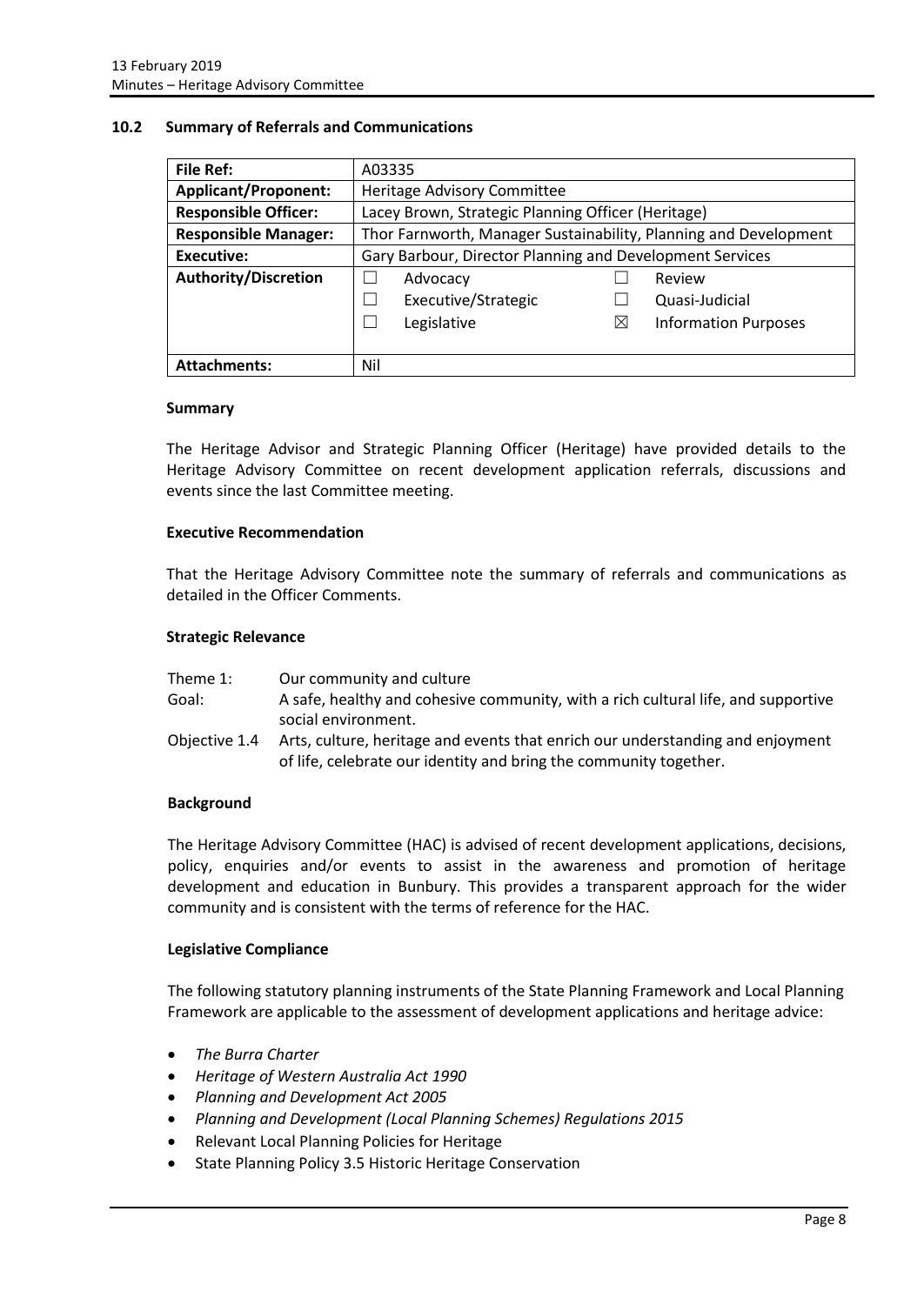#### **Officer Comments**

The referral and communications list is as follows:

| $\mathbf{1}$             | DA - #153 Stirling Street -Grouped dwelling, conservation works, landscape plan            |
|--------------------------|--------------------------------------------------------------------------------------------|
| $\overline{\phantom{a}}$ | DA - #72 Victoria Street - Hands Building - External Works - relocation of airconditioning |
|                          | units                                                                                      |
| 3                        | DA - #23 Charles Street – Tree removal                                                     |
| 4                        | DA - Silos - Repairs and Maintenance Works                                                 |
| 5                        | Subdivision - #50 Beach Road                                                               |
| 6                        | #7 Park Street - Preliminary discussion with owner after fire damage                       |
| $\overline{7}$           | Council Chambers - all abilities access to internal side door                              |
| 8                        | #9 Hayes Street – preliminary discussions of proposed works and conservation works         |
| 9                        | #101 Stirling Street - proposed changes to approved works                                  |
| 10                       | The Rose Hotel                                                                             |
| 11                       | State Administrative Tribunal application - #5 Charles Street, East Bunbury, Proposed      |
|                          | Demolition of Single House                                                                 |
| 12                       | CMP Bunbury Council Chambers - review of draft                                             |
| 13                       | Ednie Street - update on progress of approved works                                        |
| 14                       | Heritage Plaques - details sent to Managers to action                                      |

#### **Outcome of Meeting**

The Strategic Planning Officer went through the communications and referrals list and summarised any issues and responded to discussion points.

The recommendation was moved by Cr Kelly and seconded by Cr Smith and was carried unanimously.

**Committee Decision: Moved: Cr Kelly Seconded: Cr Smith** 

**That the Heritage Advisory Committee note the summary of referrals and communications as detailed in the Officer Comments.**